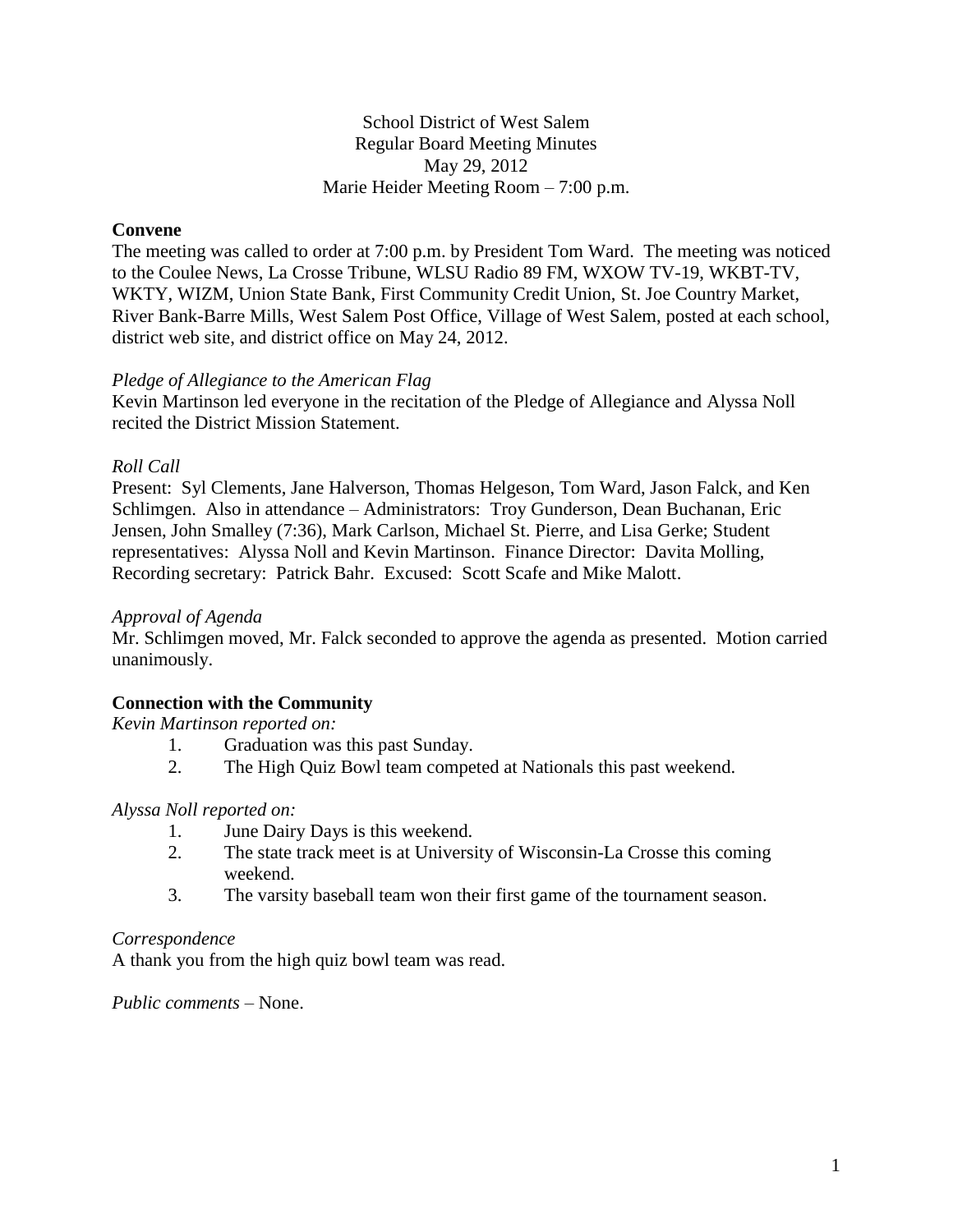# *Written and Oral Reports*

Supervisor reports were reviewed. As part of Mr. Gunderson's report, he deferred to the High Quiz Bowl team coach Laura Skemp-Deal. Mrs. Deal highlighted the trip to the national competition in Atlanta, Georgia. Students Chris Stockus and Kyle Lang also talked about the trip and answered questions of the board.

## **Consent Agenda**

Mr. Falck moved, Mr. Helgeson seconded to approve the minutes of the Regular Board Meeting of May 14, 2012, as amended; the minutes of the Special Board Meeting of May 21, 2012; and the invoices to be paid. Motion carried unanimously.

## **Discussion/Action Items:**

Mrs. Halverson moved, Mr. Clements seconded to accept the donations for the elementary school LMC from Nick Averbeck and Jane Bangsberg. Motion carried unanimously.

Mr. Gunderson and the board discussed the Long Range Facilities Plan recommendations.

Mrs. Halverson moved, Mr. Clements seconded to accept the administrations recommendation for Bob Monroe as the boys' varsity hockey coach. Motion carried unanimously.

Mr. Schlimgen moved, Mr. Helgeson seconded to approve the administration's recommendation for 2012 summer school professional and support staff assignments and contracts as presented. Motion carried unanimously.

Mr. Falck moved, Mrs. Halverson seconded to offer contracts for the 2012-2013 school year for district/non-union staff as presented. Motion carried unanimously.

Mr. Schlimgen moved, Mrs. Halverson seconded to approve the 2012-2013 open enrollment requests as per Board Policy 425. Motion carried unanimously.

Mr. Helgeson moved, Mr. Clements seconded to approve the WIAA affiliation for high school and middle level athletics for 2012-2013 and designation of Troy Gunderson as the authorized administrator. Motion carried unanimously.

Mr. Schlimgen moved, Mrs. Halverson seconded to accept the resignation of computer technician Gretchen Larson. Motion carried unanimously.

Mr. Ward welcomed the motion for closed session: The Board will discuss, consider and, if appropriate, take action pursuant to WI Statute 19.85 (1) (e) deliberating or negotiating the purchasing of public properties, the investing of public funds, or conducting other specified public business, whenever competitive or bargaining reasons require a closed session; for the purpose of discussing the West Salem Education Association and the West Salem School Employee Association base wages for the 2012-2013 school year.